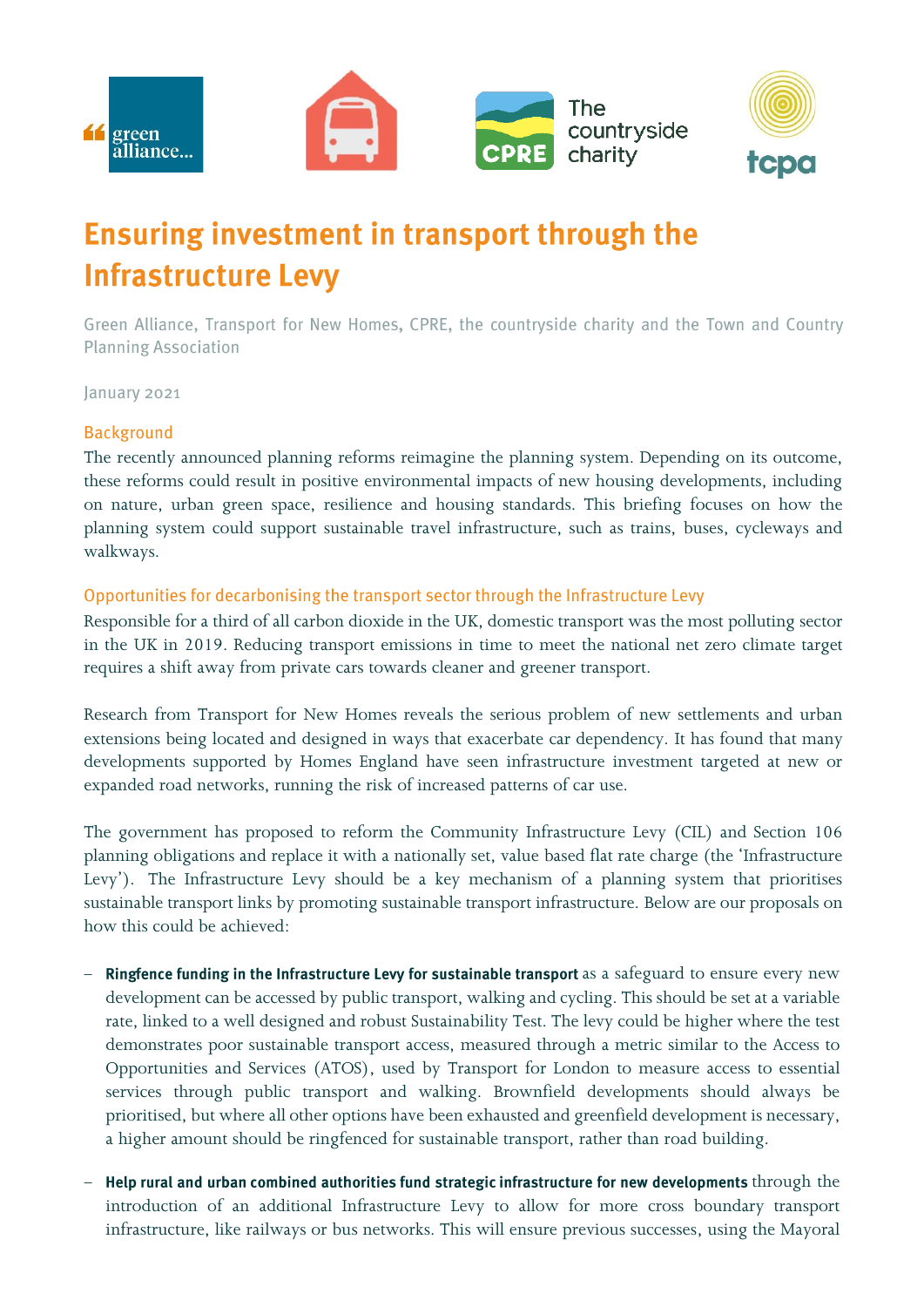Community Infrastructure Levy, such as the Crossrail network in London, can be replicated. Combined authorities must be supported in the devolution white paper to be able to do this effectively.

- Allow phased borrowing against upcoming levy payments for local authorities to ensure sustainable transport infrastructure can be completed by the start of people's residency in their new homes, phased to prevent risks (see below). As suggested by the government, allowing borrowing against future levy payments is essential to ensure infrastructure is in place.

#### Risks of the proposed reforms to the planning system and the Infrastructure Levy

The government must ensure that the new planning system works before it is implemented nationwide through appropriate desk based evidence and pilots.

- The nationally determined rate for the Infrastructure Levy does take into account the needs of different locations and regions. It risks affordable housing and sustainable transport being built where it is cheap to do so rather than where it is needed. Local authorities should be involved in the process to ensure it is successful.
- The allocation of land in the reformed planning system must ensure there are existing sustainable transport links, or the capability to build sustainable transport links.
- − The Infrastructure Levy should not be the sole source of funding to create and improve transport infrastructure for new developments. The planning system should ensure that all new developments will meet net zero goals and promote the use of brownfield sites located close to existing urban developments.
- Allowing local authorities to borrow against upcoming levy payments may be risky, in case market conditions change substantially and land value drops. Releasing the levy payments in a phased way could mitigate these risks to an extent but further assurances may be needed.

## Opportunities for transport outside of the Infrastructure Levy

Alongside ensuring the Infrastructure Levy supports sustainable transport links, the government can enable better funding for low carbon transport in new developments in other ways, such as:

- Land Value Capture reform: Land value is currently based on how much the land value after a development is built, rather than the true value at the point of planning permission. For example, if agricultural land is granted planning permission for housing, its value increases from £21,000 to  $£1.95$  million per hectare, leaving little for the developer to spend on local infrastructure. While the Infrastructure Levy can somewhat help to alleviate these concerns, reforms to Land Value Capture will result in better outcomes for local infrastructure.
- − Make sustainable transport a compulsory part of the Housing Infrastructure Fund (HIF): Almost none of the HIF has so far been spent on sustainable transport infrastructure, despite transport being a vital part of everyday life. A portion of the HIF should be ringfenced for sustainable transport infrastructure. The government could use some of the  $£14$  billion pledged for new roads in the Road Investment Strategy 2 to enable the HIF to deliver this.

Ensure that sustainable design is reflected in the strategic objectives of Homes England: Currently Homes England spends almost all of the money allocated to infrastructure on new roads. Enshrining sustainable